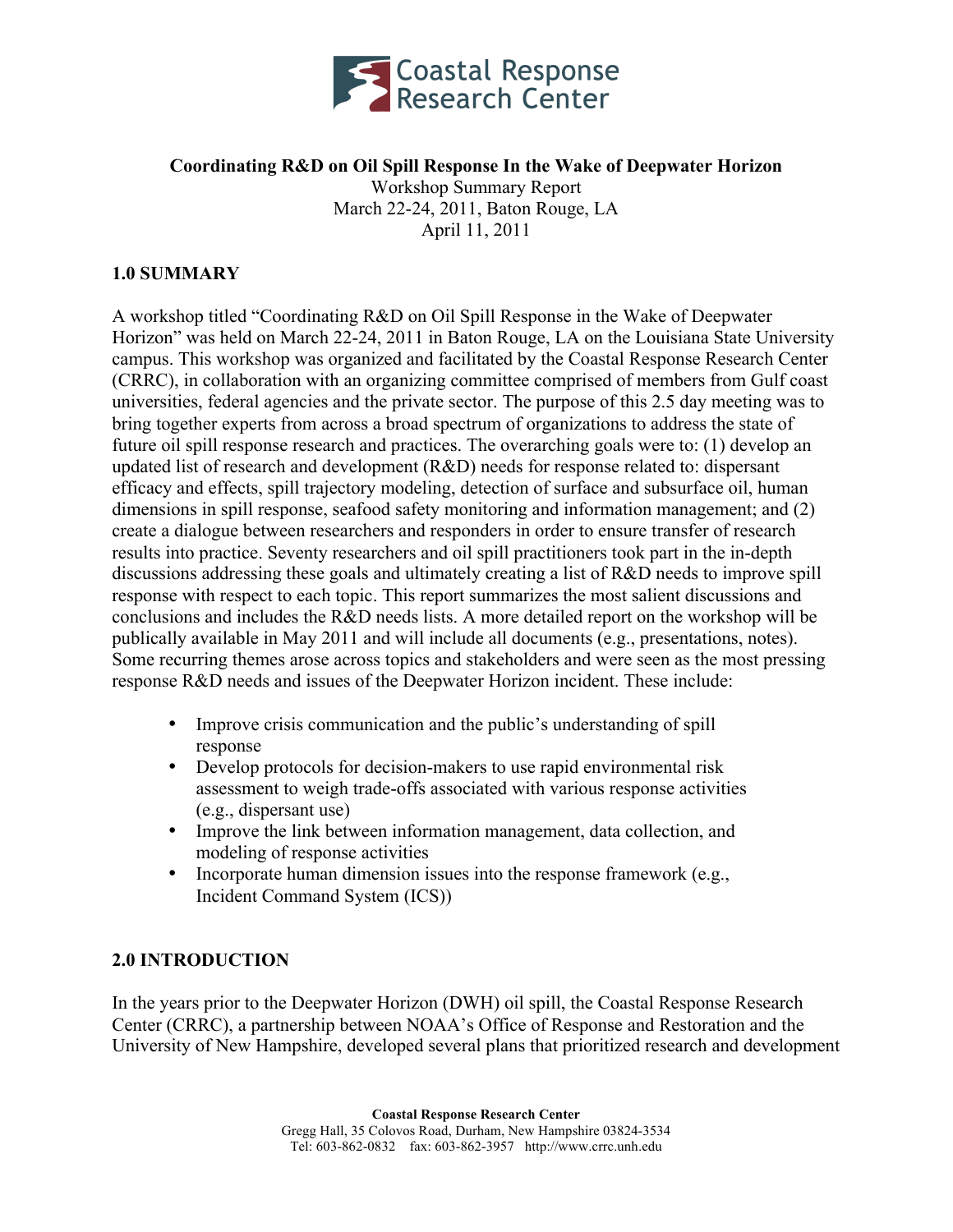(R&D) needs on a range of spill response topics including: dispersants, modeling, human dimensions, and acquisition synthesis and management of information. In response to these R&D plans, many projects were conducted by coordinating funding among state, federal and private sector entities. The total amount of funding directed towards oil spill response R&D between 2000 and April 2010 was ~\$60M including all federal, state and private sector entities.

During and immediately after the DWH oil spill, R&D projects were rapidly solicited and funded by several entities. Some examples are the initial projects funded under the British Petroleum (BP) Gulf Research Initiative (GRI) and the \$19M in RAPID grants funded by the National Science Foundation (NSF). GRI awarded a total of \$50M to Gulf Coast universities and institutes and the National Institutes of Health for 1 year starting June 2010. The GRI is preparing to release a request for proposal (RFP) for an additional \$150M. Over a 10 year period, BP has committed \$500M to GRI. While GRI and NSF account for the vast majority of funding towards general oil spill research, there are other entities (e.g., U.S. EPA, BOEMRE, and the private sector) that have either begun or are preparing to fund R&D projects in the aftermath of the DWH spill. For example, the Marine Well Containment Company funded by several oil industry partners is developing new well capping strategies. In addition, there have been several meetings convened and reports published by universities, government agencies, and the private sector that have identified R&D needs for response technologies and on the effects of the oil on ecosystem services. For example, the Joint Industry Oil Spill Preparedness and Response Task Force released a report in September 2010 detailing, among other things, R&D needs for improving future oil spill response practices.

Oil spill response research funding has once again significantly increased, as it did in the years immediately following the *Exxon Valdez* spill. With this large increase in funding there is clearly the potential for overlap in research activities. It is also important to address how R&D needs have changed in the wake of the DWH spill and whether previous studies have addressed these needs. In addition, we must ensure that the newly funded R&D projects provide relevant results that can be transferred into practice as soon as possible.

In order to continue coordination between researchers and oil spill response practitioners, the CRRC convened a workshop titled "Coordinating R&D on Oil Spill Response in the Wake of Deepwater Horizon" in Baton Rouge, LA on March 22-24, 2011. This workshop brought together approximately 70 oil spill practitioners and researchers from the public and private sectors and academia to discuss R&D needs and projects. The workshop included seven focus groups:

- Dispersant and Dispersed Oil Effects
- Dispersant Efficacy
- Detection of Oil In the Surface and Subsurface and Fate
- Modeling Oil Transport
- Human Linkages and Spill Response
- Seafood Safety Monitoring
- Acquisition Synthesis and Information Management

The goals of the workshop were to: (1) develop an updated list of R&D needs for response related to: dispersant efficacy and effects, spill trajectory modeling, detection of surface and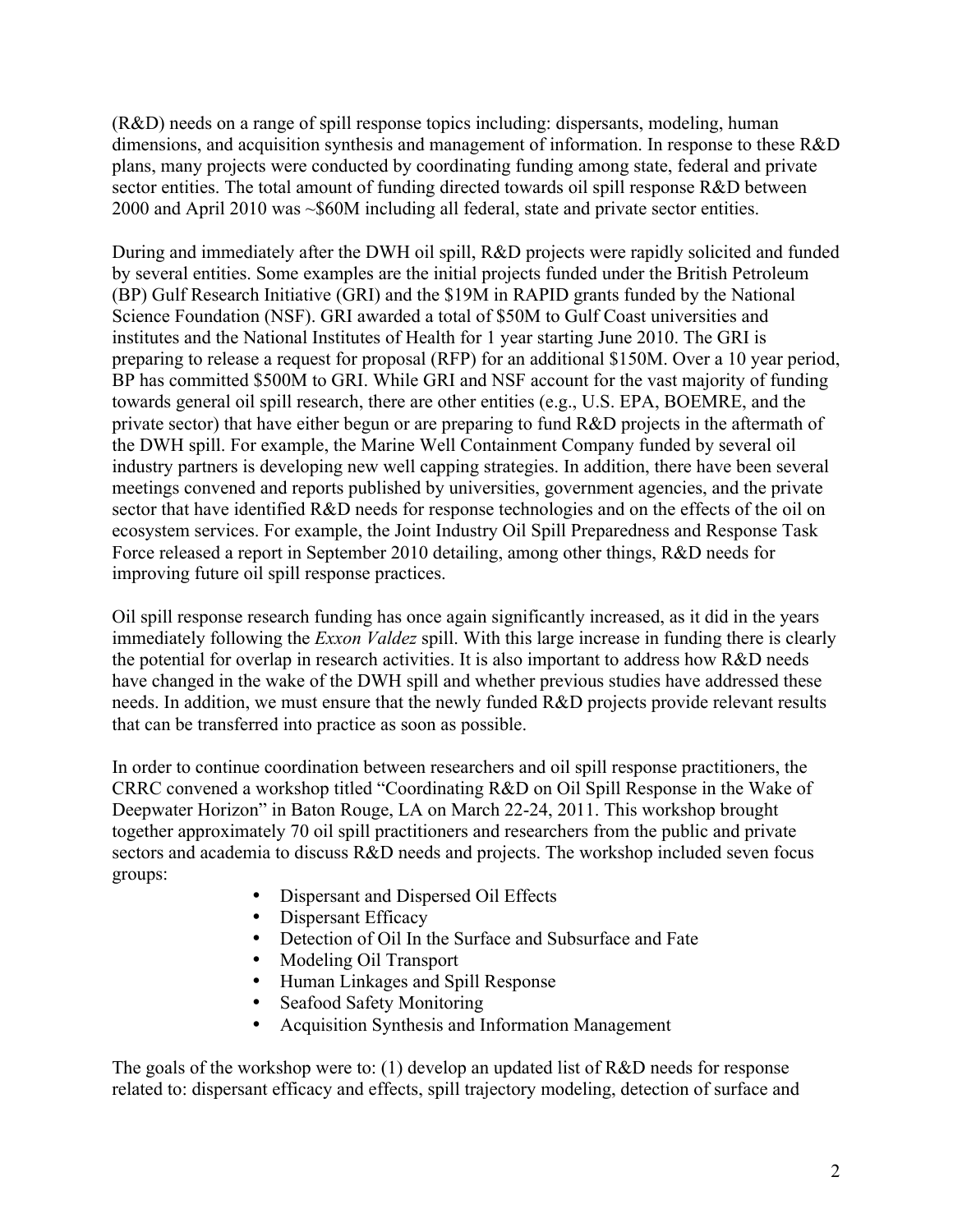subsurface oil, human dimensions in spill response, seafood safety monitoring, and information management; and (2) create a dialogue between researchers and responders in order to ensure transfer of research results into practice. This meeting did NOT cover any natural resource damage assessment (NRDA) activities, response issues specific to the Arctic, or research focusing on the impacts of the DWH spill on the Gulf of Mexico.

## **3.0 MEETING ORGANIZATION & STRUCTURE**

The workshop was held at the Lod Cook Alumni Conference Center on the campus of Louisiana State University in Baton Rouge, LA. Participation was by invitation only and included representatives from state and federal agencies, academia and the private sector. Seventy participants attended a mix of plenary and breakout sessions. Participants were assigned to breakout groups that best represented their expertise with respect to oil spill response. The breakout groups each included a group leader who facilitated discussion and a note taker who captured relevant information. Every group was tasked to answer questions designed to focus the discussion around the two overarching tasks. These questions, along with the invitee list and the agenda, were developed by the CRRC in collaboration with an organizing committee (OC). The OC was comprised of representatives from the U.S. Coast Guard, NOAA, Dauphin Island Sea Laboratory (Alabama), Florida Institute of Oceanography, HARTE Institute, Mississippi-Alabama Sea Grant Consortium, Northern Gulf Institute and the private sector. The CRRC also consulted with Louisiana State University, BOEMRE, and U.S. EPA representatives for assistance with compiling the invitee list.

## **4.0 R&D NEEDS**

Ultimately, each breakout group compiled a list of R&D needs to improve and inform oil spill response going forward. A list of prioritized (i.e., first, second, third, etc.) research and development needs to improve oil spill response for each topic is given below. These lists were compiled by each group based on previous R&D plans for oil spill response and new R&D needs that became apparent in the wake of DWH spill. A complete list of R&D needs will be included in the detailed workshop report (May 2011).

### **4.1 Dispersant and Dispersed Oil Effects**

The group concluded that the main goal of R&D under this topic should help inform response decision-makers on the trade-offs of using or not using dispersants. It identified three overarching R&D needs and categorized more detailed needs into several subtopics in order of priority: deepwater subsurface, non-deepwater subsurface, and surface application.

Overall:

1. Improve decision-making by developing protocols for net environmental benefit analysis (NEBA) and ecological risk assessment (ERA), specifically tailored to dispersant and dispersed oil efficacy and effects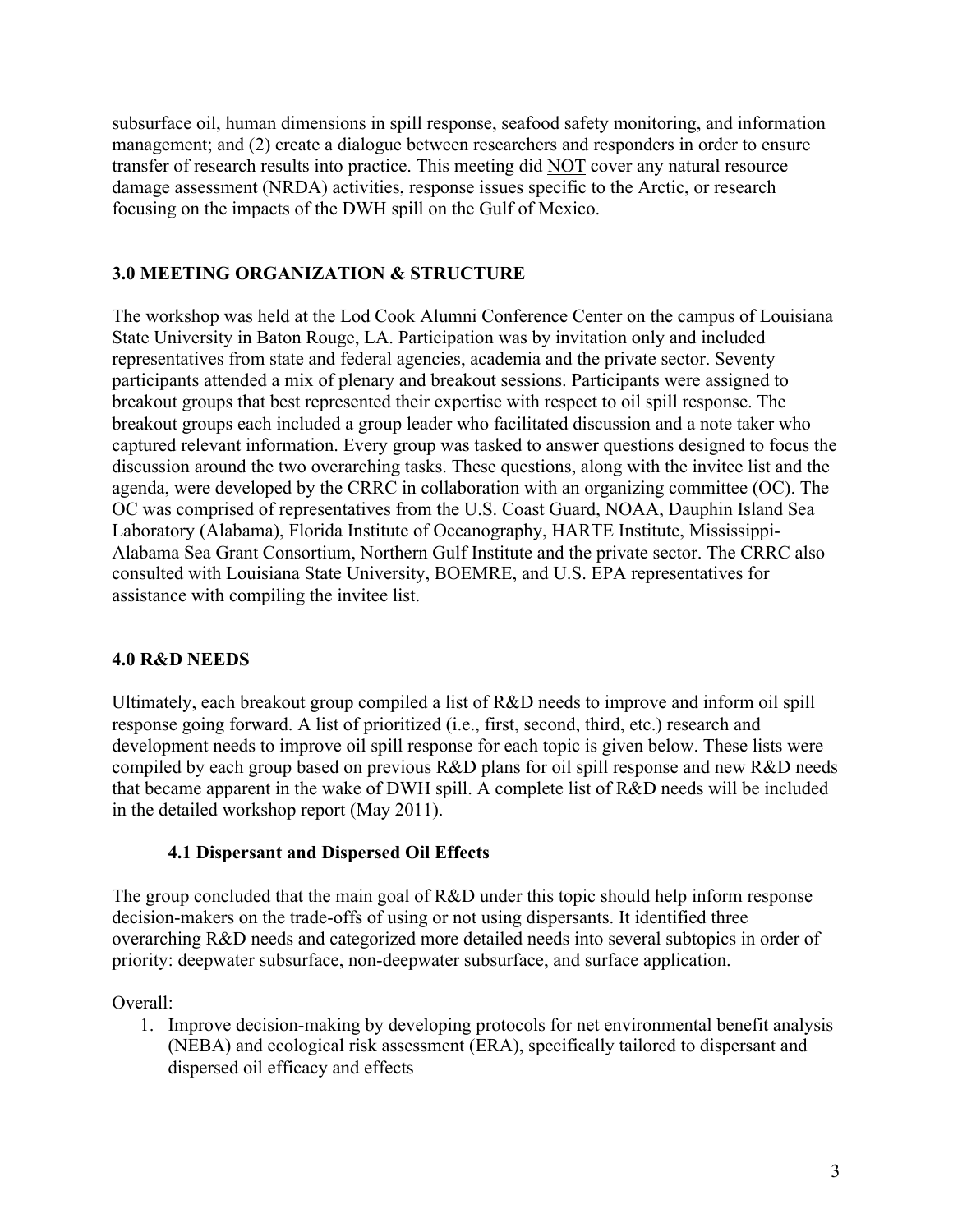- 2. Evaluate dispersant and dispersed oil chronic and sub-lethal effects on key species for varying, real-world exposure scenarios and durations
- 3. Develop appropriate chemical (analytical) methods for detecting and quantifying dispersant constituents in environmental samples to assess biodegradation and bioaccumulation

Deepwater Subsurface:

- 1. Develop criteria for classifying physical, chemical and biological characteristics of dispersants and dispersed oil in deepwater
- 2. Determine whether current surrogate species used to evaluate dispersant and dispersed oil toxicity are sufficient to evaluate risk in deepwater subsurface environment
- 3. Develop test protocols (e.g., toxicity dose curves, biodegradation, exposure methods) for assessing the effects of dispersants and dispersed oil recognizing different exposure regimes in various mixing systems
- 4. Determine optimal dispersant application rates [N.B., this is an efficacy issue, however it relates to effects test protocols.]

Non-deepwater Subsurface:

- 1. Evaluate existing toxicity data for use in ecological risk assessments
- 2. Improve understanding of efficiency of dispersion into the water column and plume transport dynamics to inform exposure and risk assumptions

### Surface:

- 1. Compile and summarize all existing data on the effectiveness of dispersion of surface oil, dispersant and dispersed oil toxicity, and biodegradation and bioaccumulation of dispersants and dispersed oil
- 2. Develop appropriate measures of success for dispersant operations
- 3. Improve environmental and public health risk communications related to dispersant and dispersed oil issues

## **4.2 Dispersant Efficacy**

It is important to better understand the conditions (e.g., sea conditions, physical chemical characteristics of dispersed oil, dispersant physical and chemical characteristics, dispersant application methods and rates) under which dispersant use is most useful and beneficial. The group reached consensus on four R&D needs for dispersant efficacy (shown below in order of priority) and concluded that past studies and knowledge gained during the DWH spill must be recognized and used to inform future efforts to improve dispersant efficacy for oil spill response.

- 1. Revise and update dispersant use operation guidelines based on fundamental science
- 2. Review current knowledge and past R&D on surface dispersant use to determine if existing information is useful for evaluating dispersant efficacy in other environments (e.g., deepwater subsurface, Arctic)
- 3. Improve models predicting dispersability using information on the physiochemical properties of oil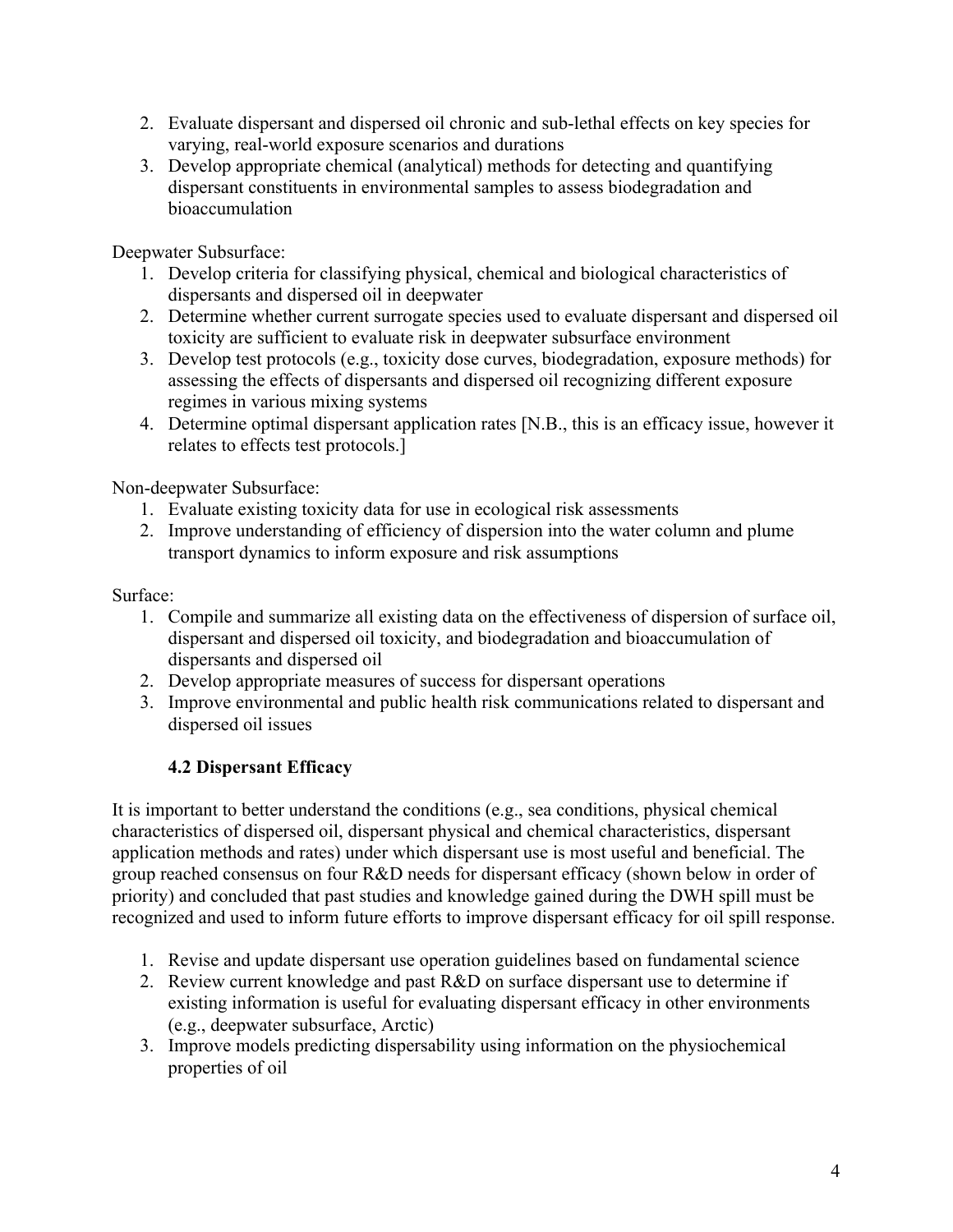4. Conduct studies to elucidate the factors influencing droplet size distribution, especially in a deepwater release scenario

The group also identified several other R&D needs of importance.

- Determine mixing energy requirements for various dispersants
- Develop standardized methodology and reference oils to replicate environmental metrics for comparative studies
- Investigate deepwater fate and transport modeling for dispersant and dispersed oil at different temperatures and pressures
- Determine how dispersed oil transport mechanisms relate to oil migration to the benthic environment
- Evaluate the efficacy of dispersant alternatives (e.g., solvent-free formulations, alternate delivery mechanisms, subsurface application)
- Optimize dispersant to oil ratios (DOR) for various conditions, specifically for subsurface application
- Determine the usefulness of Special Monitoring of Applied Response Technologies (SMART) protocols and alternative detection and monitoring platforms and technologies for detecting and tracking dispersants and dispersed oil

## **4.3 Detection of Oil in the Surface and Subsurface**

This group focused on methods and technologies for detecting oil in the environment, specifically on the surface and in the subsurface and benthic zones. They determined five major R&D needs to improve spill response going forward. The group noted that the most important factor for detection of oil is the ability to rapidly detect oil and inform responders of the location of large collections of oil to optimize recovery efficiency and mitigate environmental damage.

- 1. Improve methods for detecting thick oil (i.e., large collections of oil) to assist in recovery operations
- 2. Optimize rapid data fusion and sharing (i.e., rapid transfer of data from field to command post)
- 3. Investigate emerging technologies for 24 hour operations
- 4. Develop a robust optical detection method that can sufficiently determine locations of thick oil and eliminate false alarms (e.g., multi-channel fluorometers, particle analyzers, oxygen sensors) including retrievable and expandable sensors
- 5. Improve techniques for locating and sampling contaminated sediments, including both on shore and offshore

# **4.4 Modeling Oil Transport and Fate**

Spill response models provide trajectories relative to transport and fate to assist responders in predicting the location of the oil. The group focused on research needs for improving trajectory models where output can be used by responders and decision-makers. The group identified many R&D needs, however, seven were seen as major priorities for future spill response.

1. Conduct studies investigating oil droplet size distribution from well heads under various conditions, including natural and chemical dispersion scenarios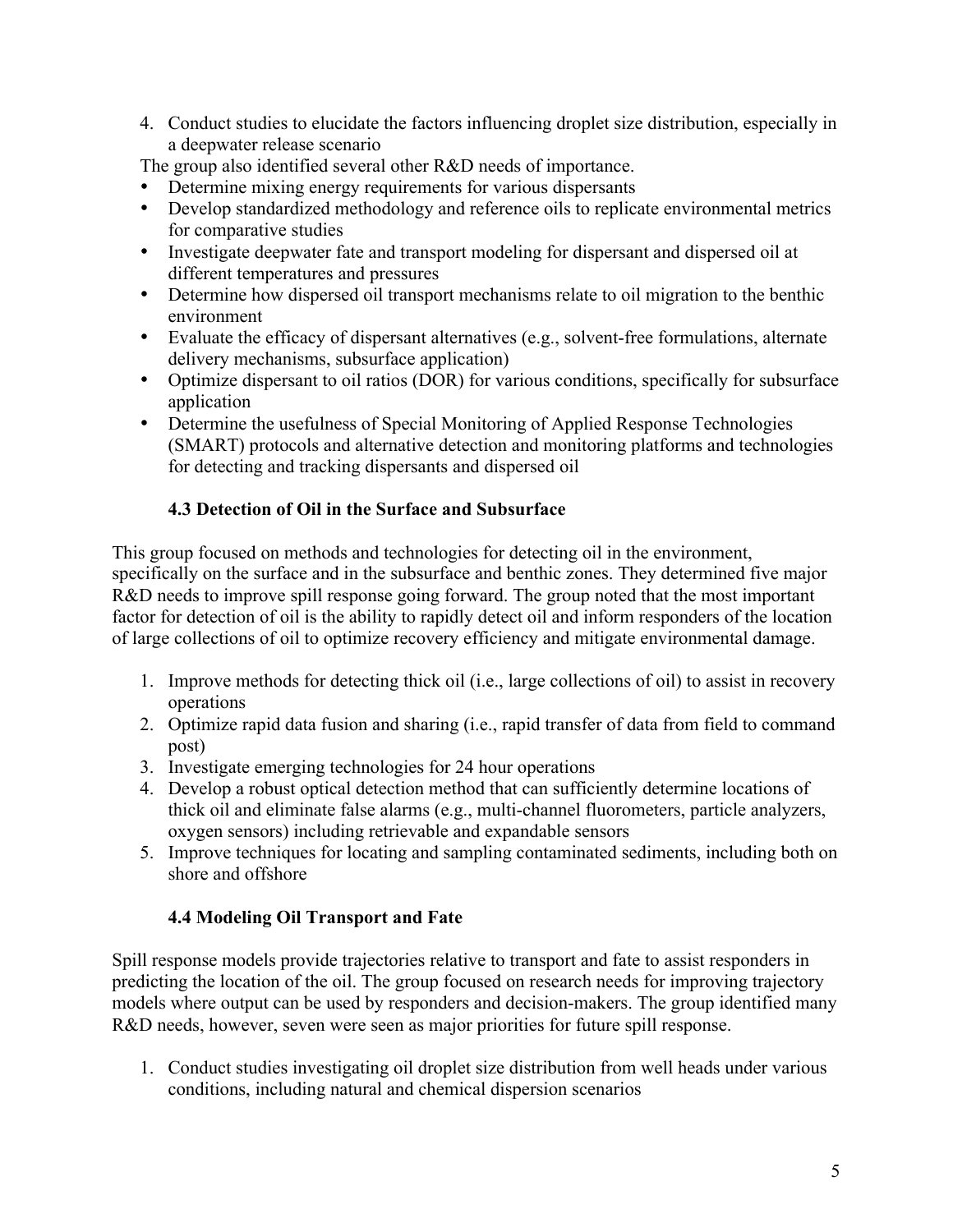- 2. Optimize methods for stitching together small-scale and large-scale hydrodynamic models
- 3. Improve ensemble modeling and adjoint techniques
- 4. Perform observing system simulation experiments (OSSE) with the DWH data to inform future response models
- 5. Improve oil weathering and fate information for models (e.g., solubilization, emulsification, biodegradation)
- 6. Determine methods for leveraging field observations:
	- a. Improve methods for assimilating observational data (e.g., satellite information, social media, drifting buoys)
	- b. Understand the connection between field observations and operational models
	- c. Improve visualization and command/control of the models
- 7. Improve access to existing hydrodynamic models

# **4.5 Human Linkages and Spill Response**

The human linkages (dimensions) group focused its discussion on risk and crisis communication, incorporating social linkages into the spill response framework, developing rapid assessments of socioeconomic impacts to inform response and examining how policy and politics can influence response. The DWH spill response was often portrayed by the media and perceived by the public in a negative light. This was seen as one of the greatest flaws in the response. The group concluded that it is crucial to include methods for improving communication of spill response activities within the regulatory framework. The oil spill community must also ensure that societal impacts and perceptions are adequately incorporated into the decision-making components of the response process, without compromising response efficiency and safety. The group compiled an extensive list of R&D needs. Four prioritized categories were identified and research needs were grouped into these categories.

- 1. External communications:
	- a. Identify perception of risk drivers and how perception translates into action with respect to community engagement, trust, and social media
- 2. Investigate regulatory changes to enable the incident command to incorporate human dimensions into response and recovery:
	- a. Identify regulatory barriers and opportunities for including human linkages (dimensions) issues within the response management system (e.g., incident management, area contingency planning, liability and compensation approaches)
- 3. Determine methods for rapidly assessing impacts, vulnerability, and resiliency for social, health, and economic impacts on the community and at the family and individual level
- 4. Integrate human dimensions with response and recovery:
	- a. Evaluate mechanisms to incorporate local knowledge

# **4.6 Seafood Safety Monitoring**

Seafood safety monitoring is carried out during spill response to protect human health by preventing tainted seafood from reaching the market. The seafood safety monitoring group prioritized R&D needs for oil spill response into three categories: sampling and analysis; risk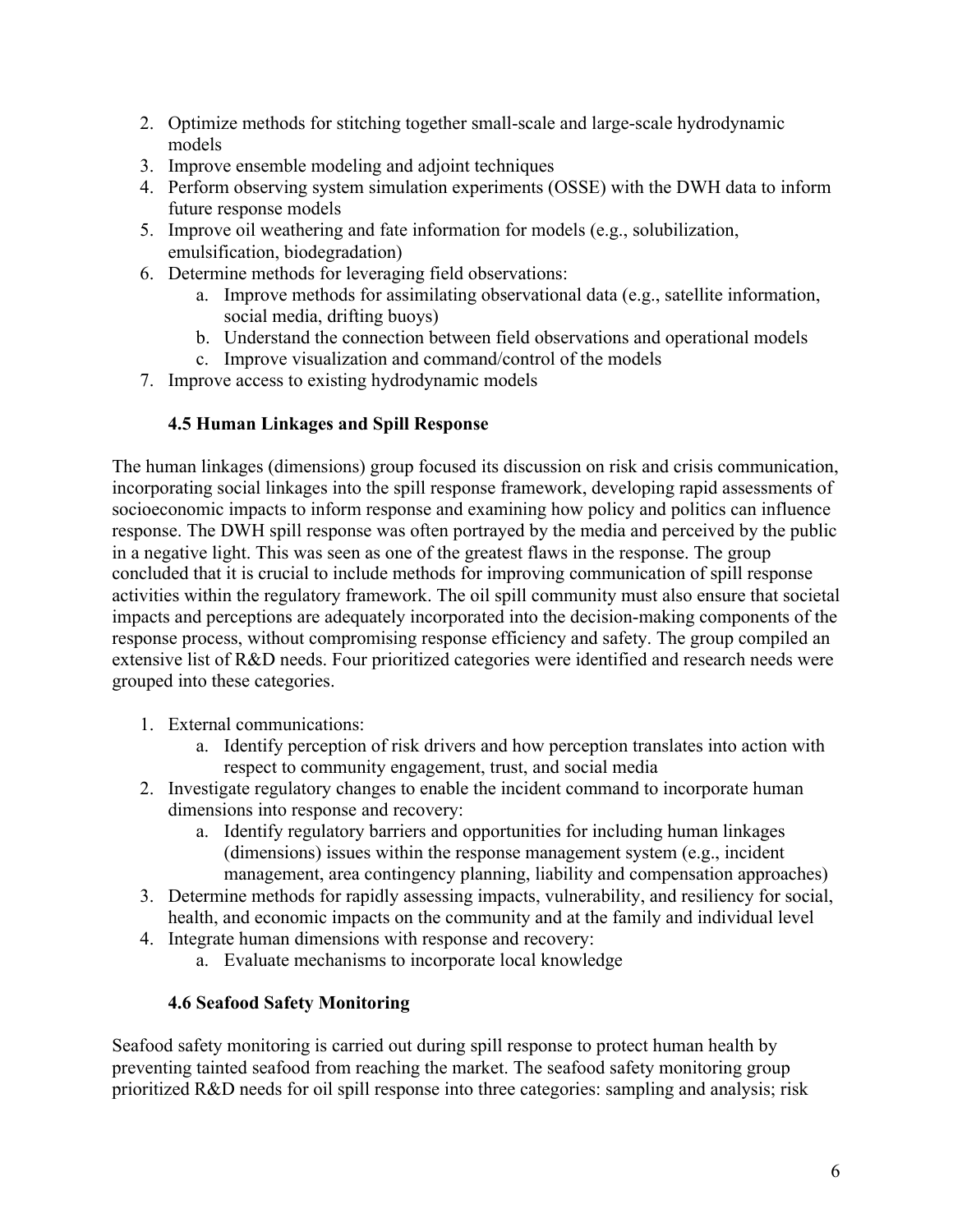assessment; and risk communication. The group also highlighted risk communication as a key element for improving spill response.

Sampling and Analysis:

- 1. Evaluate and improve analytical and quality assurance methodologies for monitoring seafood safety with respect to oil components and dispersants
	- a. Rapid assessment techniques
	- b. Direct comparison of various analytical methods
	- c. Improved standard reference materials (SRM)
- 2. Fill background data gaps on levels of oil constituents and dispersant components in seafood
- 3. Build response capacity through workshops, maintain analytical equipment and expertise, the latter by agency contact lists and other reference documents

Risk Assessment:

- 1. Conduct toxicity testing of alkylated PAHs and dispersant components a. Investigate other possible constituents of concern
- 2. Re-evaluate oil constituents and toxicity endpoints to address public concern
- 3. Determine how different organisms metabolize dispersant components to inform sampling decisions

Reporting and Communication:

- 1. Identify ways to simplify research findings and survey results on oil and dispersants to make it understandable to the public
- 2. Survey the public through direct polling and focus groups to improve outreach
- 3. Determine best ways to communicate the difference between exposure to oil and dispersant components vs. seafood safety

## **4.7 Acquisition Synthesis and Information Management**

The acquisition synthesis and information management group focused on practices and methods for accessing and using remote-sensing data, real-time observational data systems, electronic data collection via field surveys, and geographical information systems (GIS) to improve oil spill response decision-making. The group identified and prioritized five major research and development areas.

- 1. Data Standards and Interoperability:
	- a. Determine best practices to adopt standards for data collection
	- b. Determine best management of information practices, including QA/QC
	- c. Define requirements for field data formatting and transmission of data to (and from) modeling teams
- 2. Oil Identification and Mapping:
	- a. Calibration of sensors and integrated rapid analysis
	- b. Remote sensing-based characterization of oil thickness and form
- 3. Incident Command System (ICS) Integration:
	- a. Determine threshold for initiating an intelligence unit within the ICS framework
	- b. Define roles and training for information management within ICS